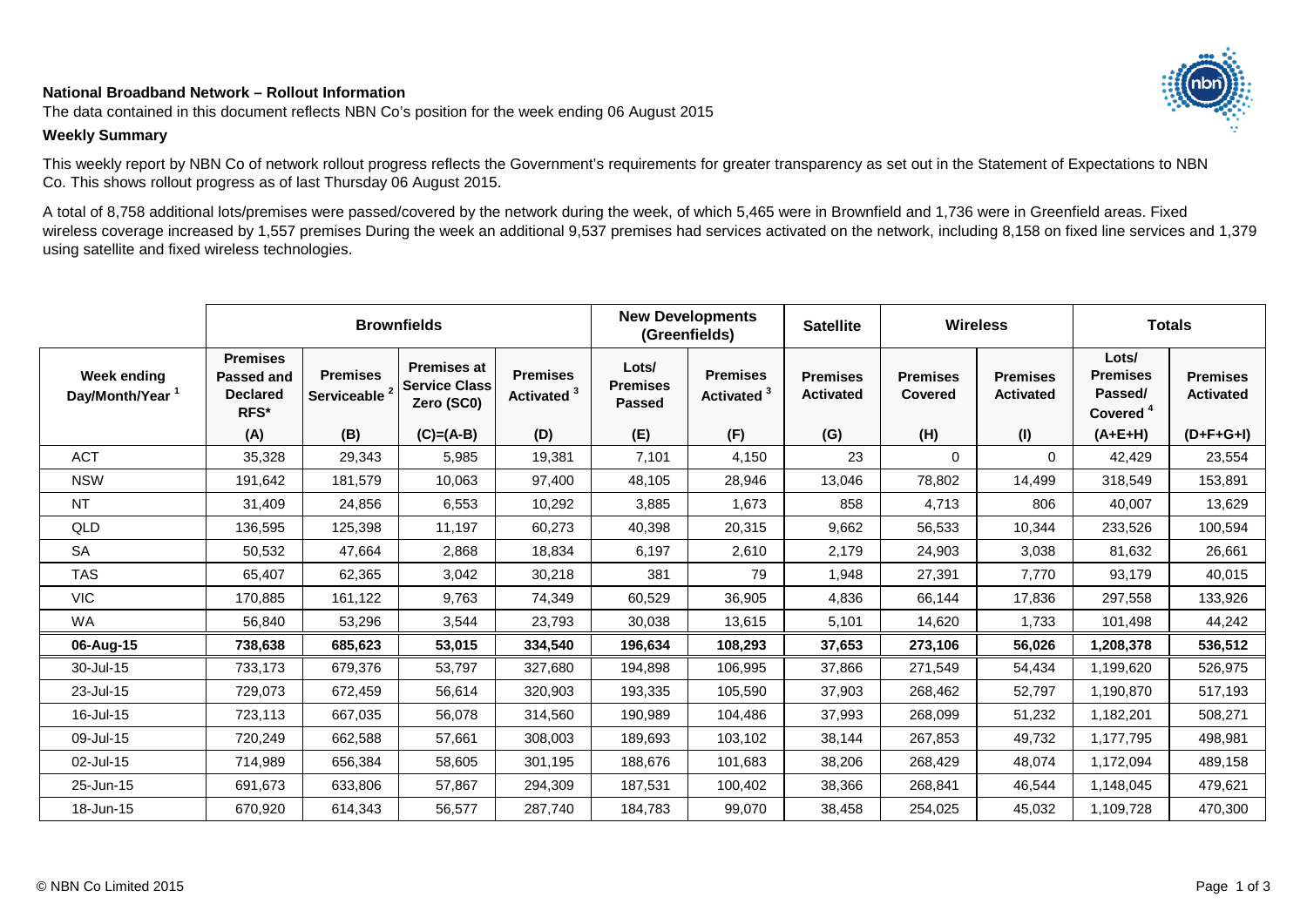## **National Broadband Network – Rollout Information**

The data contained in this document reflects NBN Co's position for the week ending 06 August 2015



|                                            | <b>Brownfields</b>                                              |                                |                                                          |                                           |                                           | <b>New Developments</b><br><b>Satellite</b><br>(Greenfields) |                                     | <b>Wireless</b>            |                                     | <b>Totals</b>                                               |                                     |
|--------------------------------------------|-----------------------------------------------------------------|--------------------------------|----------------------------------------------------------|-------------------------------------------|-------------------------------------------|--------------------------------------------------------------|-------------------------------------|----------------------------|-------------------------------------|-------------------------------------------------------------|-------------------------------------|
| Week ending<br>Day/Month/Year <sup>1</sup> | <b>Premises</b><br><b>Passed and</b><br><b>Declared</b><br>RFS* | <b>Premises</b><br>Serviceable | <b>Premises at</b><br><b>Service Class</b><br>Zero (SC0) | <b>Premises</b><br>Activated <sup>3</sup> | Lots/<br><b>Premises</b><br><b>Passed</b> | <b>Premises</b><br>Activated <sup>3</sup>                    | <b>Premises</b><br><b>Activated</b> | <b>Premises</b><br>Covered | <b>Premises</b><br><b>Activated</b> | Lots/<br><b>Premises</b><br>Passed/<br>Covered <sup>4</sup> | <b>Premises</b><br><b>Activated</b> |
|                                            | (A)                                                             | (B)                            | $(C)=(A-B)$                                              | (D)                                       | (E)                                       | (F)                                                          | (G)                                 | (H)                        | (1)                                 | $(A+E+H)$                                                   | $(D+F+G+I)$                         |
| 11-Jun-15                                  | 653,252                                                         | 596,774                        | 56,478                                                   | 281,133                                   | 183,181                                   | 97,837                                                       | 38,540                              | 240,402                    | 43,677                              | 1,076,835                                                   | 461,187                             |
| 04-Jun-15                                  | 653,314                                                         | 594,187                        | 59,127                                                   | 275,733                                   | 182,324                                   | 96,755                                                       | 38,645                              | 235,051                    | 42,848                              | 1,070,689                                                   | 453,981                             |
| 28-May-15                                  | 629,132                                                         | 571,517                        | 57,615                                                   | 269,444                                   | 180,796                                   | 95,555                                                       | 38,743                              | 220,917                    | 41,576                              | 1,030,845                                                   | 445,318                             |
| 21-May-15                                  | 607,915                                                         | 553,748                        | 54,167                                                   | 263,396                                   | 178,542                                   | 94,309                                                       | 38,811                              | 214,336                    | 40,430                              | 1,000,793                                                   | 436,946                             |
| 14-May-15                                  | 597,174                                                         | 540,155                        | 57,019                                                   | 257,266                                   | 176,448                                   | 93,019                                                       | 38,923                              | 206,345                    | 39,441                              | 979,967                                                     | 428,649                             |
| 07-May-15                                  | 597,111                                                         | 537,433                        | 59,678                                                   | 251,774                                   | 175,332                                   | 91,793                                                       | 38,938                              | 204,173                    | 38,454                              | 976,616                                                     | 420,959                             |
| 30-Apr-15                                  | 596,269                                                         | 534,845                        | 61,424                                                   | 246,692                                   | 174,290                                   | 90,638                                                       | 39,036                              | 203,890                    | 37,487                              | 974,449                                                     | 413,853                             |
| 23-Apr-15                                  | 577,627                                                         | 518,450                        | 59,177                                                   | 240,861                                   | 172,864                                   | 89,426                                                       | 39,126                              | 197,104                    | 36,934                              | 947,595                                                     | 406,347                             |
| 16-Apr-15                                  | 563,646                                                         | 504,272                        | 59,374                                                   | 236,929                                   | 170,996                                   | 88,380                                                       | 39,222                              | 196,031                    | 36,079                              | 930,673                                                     | 400,610                             |
| 09-Apr-15                                  | 563,100                                                         | 501,455                        | 61,645                                                   | 232,347                                   | 169,262                                   | 87,174                                                       | 40,103                              | 194,396                    | 35,257                              | 926,758                                                     | 394,881                             |
| 02-Apr-15                                  | 556,845                                                         | 493,901                        | 62,944                                                   | 229,990                                   | 168,464                                   | 86,351                                                       | 39,890                              | 193,445                    | 34,876                              | 918,754                                                     | 391,107                             |
| 26-Mar-15                                  | 541,307                                                         | 478,672                        | 62,635                                                   | 225,853                                   | 167,176                                   | 85,258                                                       | 39,659                              | 176,722                    | 34,242                              | 885,205                                                     | 385,012                             |
| 19-Mar-15                                  | 534,149                                                         | 470,263                        | 63,886                                                   | 221,643                                   | 165,638                                   | 84,410                                                       | 39,663                              | 174,057                    | 33,541                              | 873,844                                                     | 379,257                             |
| 12-Mar-15                                  | 527,271                                                         | 460,339                        | 66,932                                                   | 217,990                                   | 163,521                                   | 83,369                                                       | 39,815                              | 173,286                    | 32,881                              | 864,078                                                     | 374,055                             |
| 05-Mar-15                                  | 527,277                                                         | 459,431                        | 67,846                                                   | 214,204                                   | 162,213                                   | 82,153                                                       | 39,807                              | 173,393                    | 32,309                              | 862,883                                                     | 368,473                             |
| 26-Feb-15                                  | 519,753                                                         | 448,525                        | 71,228                                                   | 210,371                                   | 160,769                                   | 81,115                                                       | 39,922                              | 170,410                    | 31,729                              | 850,932                                                     | 363,137                             |
| 19-Feb-15                                  | 508,089                                                         | 436,390                        | 71,699                                                   | 206,447                                   | 159,384                                   | 80,011                                                       | 39,986                              | 169,111                    | 31,165                              | 836,584                                                     | 357,609                             |
| 12-Feb-15                                  | 501,452                                                         | 427,914                        | 73,538                                                   | 202,418                                   | 157,484                                   | 78,783                                                       | 40,043                              | 169,168                    | 30,584                              | 828,104                                                     | 351,828                             |
| 05-Feb-15                                  | 493,989                                                         | 419,208                        | 74,781                                                   | 198,594                                   | 155,807                                   | 77,604                                                       | 40,131                              | 168,242                    | 30,048                              | 818,038                                                     | 346,377                             |
| 29-Jan-15                                  | 483,704                                                         | 407,945                        | 75,759                                                   | 194,886                                   | 154,812                                   | 76,343                                                       | 40,201                              | 163,164                    | 29,539                              | 801,680                                                     | 340,969                             |
| 22-Jan-15                                  | 477,461                                                         | 400,973                        | 76,488                                                   | 192,217                                   | 154,106                                   | 75,297                                                       | 40,231                              | 160,521                    | 29,115                              | 792,088                                                     | 336,860                             |
| 15-Jan-15                                  | 474,431                                                         | 396,154                        | 78,277                                                   | 188,630                                   | 152,626                                   | 74,112                                                       | 40,293                              | 159,754                    | 28,627                              | 786,811                                                     | 331,662                             |
| 08-Jan-15                                  | 472,072                                                         | 393,854                        | 78,218                                                   | 185,343                                   | 150,721                                   | 72,739                                                       | 40,388                              | 159,608                    | 28,048                              | 782,401                                                     | 326,518                             |